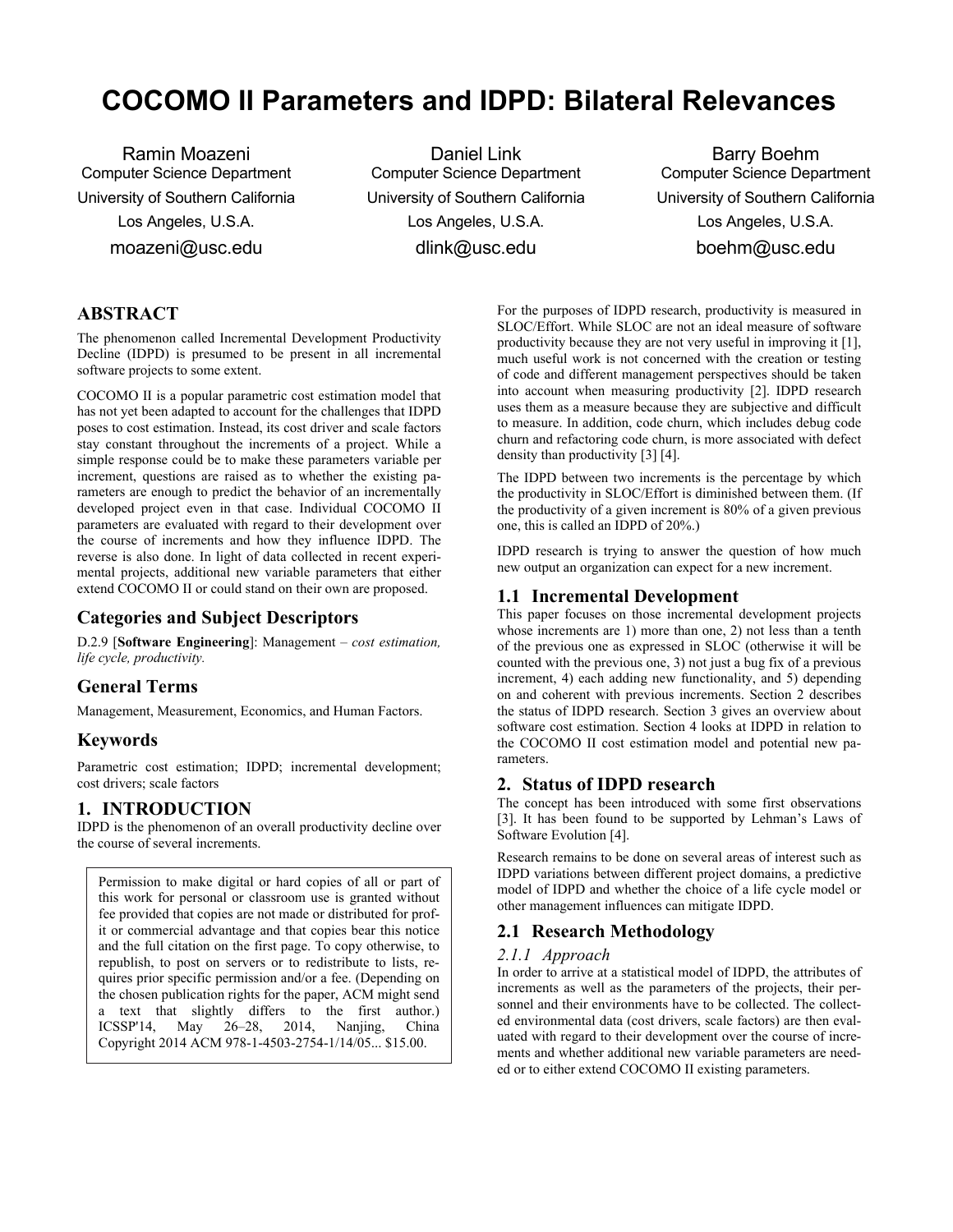| Table 1: Characteristics of our data sources |                                |                                |                         |                                        |  |  |
|----------------------------------------------|--------------------------------|--------------------------------|-------------------------|----------------------------------------|--|--|
|                                              | <b>Typical</b><br><b>KSLOC</b> | <b>SLOC</b> collection         | Parameter<br>collection | Main issue(s)                          |  |  |
| <b>Software</b><br>Industry                  | >100                           | Various tools,<br>unverifiable | Unverifiable            | Secrecy, data<br>quality               |  |  |
|                                              |                                |                                |                         |                                        |  |  |
| <b>Controlled</b><br>experiments             | $<$ 5                          | UCC, source<br>available       | <b>Authors</b>          | Individuals<br>have great<br>influence |  |  |
| Any<br><b>Open source</b>                    |                                | UCC, source<br>available       | Authors                 | Hard to collect<br>cost parameters     |  |  |

## *2.1.2 Data collection*

Data has been collected from the software industry, controlled experiments, and open source. Table 1 shows the characteristics of our data sources.

The core attributes of each data point are actual effort, actual size (amount of code added, modified and deleted), and rating levels of the COCOMO II cost drivers and scale factors. Effort is collected in person-hour and converted into person-month using the standard COCOMO model that defines 152 hours per person-month.

The size metrics are collected by using code counting tools to compare differentials between two baselines of the source program. The size metrics are based on the logical SLOC definition, adopted from the Software Engineering Institute [7].

## *2.1.3 Controlled Experiments*

To better control over data collection and project parameters, a controlled experiment was conducted with 21 graduate students. The amount of new requirements and personnel composition of the projects and related teams were changed throughout the project at irregular intervals. Data was collected from the students before the formation of teams, after each week on their projects and at the end of the semester.

### *2.1.4 Open Source Projects*

The problem with open source projects lies in obtaining effort data. In order to mitigate that fact, data has only been collected

| pecteu to have a uccrease in criore |                                    |                                                                                                                                                                              |  |  |  |  |
|-------------------------------------|------------------------------------|------------------------------------------------------------------------------------------------------------------------------------------------------------------------------|--|--|--|--|
| Name                                | Description                        | <b>Comments/Special cases</b>                                                                                                                                                |  |  |  |  |
| <b>PREC</b>                         | Project precedence                 | Project becomes more familiar                                                                                                                                                |  |  |  |  |
| <b>TEAM</b>                         | Team interactions                  | If continuity is good, customer-developer teams<br>grow closer                                                                                                               |  |  |  |  |
| <b>PMAT</b>                         | Process maturity                   | CMMI level increases should reduce rework                                                                                                                                    |  |  |  |  |
| RUSE                                | Instances of reuse                 | Reused components may need further capabili-<br>ties<br>Later increments will tend to see less reuse with<br>the exception of systems that are built top to<br><b>bottom</b> |  |  |  |  |
| <b>DOCU</b>                         | Amount of documentation            | Foundational increments need the most and best<br>documentation                                                                                                              |  |  |  |  |
| PVOL                                | Development platform<br>volatility | In the beginning, platform has not solidified yet                                                                                                                            |  |  |  |  |
| ACAP                                | Analyst capability                 | Analysts will gain capabilities if personnel<br>continuity good                                                                                                              |  |  |  |  |
| <b>PCAP</b>                         | Programmer capability              | Programmers will gain capabilities if personnel<br>continuity good                                                                                                           |  |  |  |  |
| <b>TOOL</b>                         | Quality of development<br>tools    | Better tools will be acquired over time                                                                                                                                      |  |  |  |  |
| <b>SITE</b>                         | Collocation and communi-<br>cation | If continuity good, teams grow closer and<br>communications improve                                                                                                          |  |  |  |  |

**Table 2. COCOMO II Cost Drivers and Scale Factors expected to have a decrease in effort** 

on projects that are major, and only over limited amounts of time per set of observations. This makes it reasonable to assume a relatively constant number of contributors, which in turn makes it possible to assume a constant ratio of SLOC output to effort.

# **3. Cost Estimation**

Organizations planning sizable incrementally developed projects will be interested in estimating the cost of those increments. This applies to projects that have their number of increments or requirements determined and set in advance (like custom-built applications) as well as to open-ended projects (e.g. operating systems).

The types of possible cost estimation models that have been identified [8] and could be applied to non-incremental development can also be applied to incremental development include Algorithmic (also known as parametric), Expert Judgment, Analogy, Parkinson, Price-to-Win, Top-Down and Bottom-Up. Out of these, a parametric model has the advantage that it is predictive, does not depend on the availability of resources outside the project (save for the ability to set the parameters reasonably) and that its accuracy and quality can be objectively measured on the basis of existing project data.

Though not all parameters of all models can be mapped or converted to each other, the large majority of them can be [5]. For this reason, it becomes feasible to evaluate data collected using any model with any other model.

While it would therefore be scientifically viable to base an IDPD model on parameters from each of these models or a synthesis of all of them, the scope of this document dictated that only one be chosen. The choice fell on COCOMO II not because it is of higher quality than the others, but because data collected using its parameters was most readily available and the fact that if an IDPD model could be based on COCOMO II parameters, it should be possible to map it to the other models.

It may be helpful to consider how cost drivers and scale factors behave over the course of an incremental project.Collected industry data suggests cost drivers to be variable across increments. In contrast to this, the incremental development model for COCOMO II cost estimation model assumes that the cost drivers remain constant across the increments of the whole project  $[6]$ .

Constant cost drivers are unable to explain the changes in productivity over the course of an incrementally developed project. Therefore, this model in its current form is not equipped for the estimation of the cost of incremental development.

# **4. IDPD and COCOMO II**

Adapting COCOMO II to incremental development in order to predict IDPD also presents an opportunity to re-evaluate some parameters for the current time. While some parameters have held up over time, some may not have a major influence anymore nowadays (TIME and STOR come to mind, defined in **Table 3**).

# **4.1 COCOMO II parameters**

**Table 2** and **Table 3** list expectations of whether the effort factor related to a given COCOMO II cost driver is expected to increase, decrease or have no expectation of any trend. The reason why the tables look at the expectation for effort multipliers instead of cost driver or scale factor levels is in order to make the tables more readable for readers unfamiliar with the individ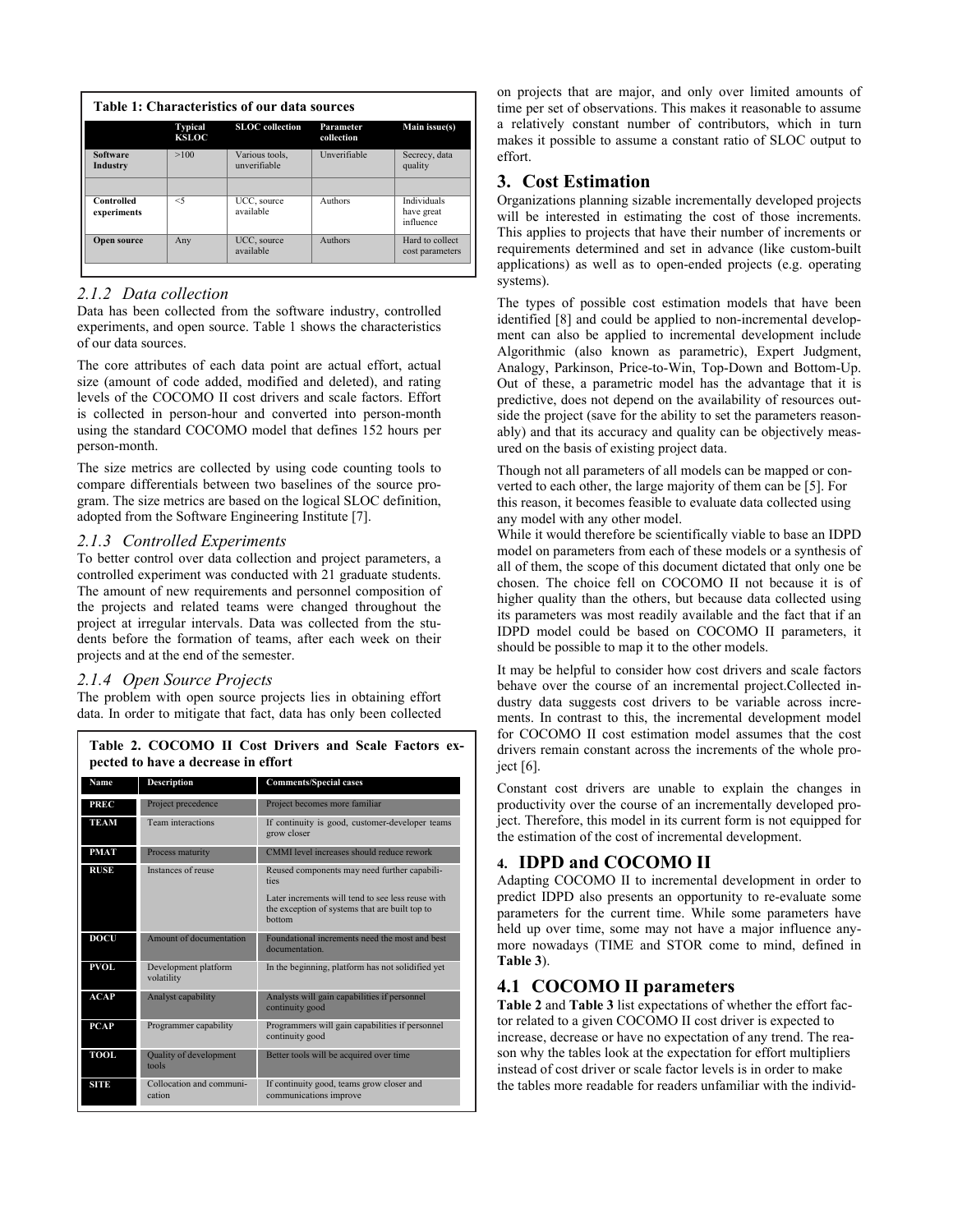**Table 3. COCOMO II Cost Drivers and Scale Factors expected to have no specific trend in effort** 

| Name        | <b>Description</b>                     | <b>Comments/Special cases</b>                                                                                                                                                                                                     |
|-------------|----------------------------------------|-----------------------------------------------------------------------------------------------------------------------------------------------------------------------------------------------------------------------------------|
| <b>FLEX</b> | Procedural flexibility                 |                                                                                                                                                                                                                                   |
| RESL        | Architectural risk resolution          | Architecture may require increasing amounts<br>of rework; but familiarity with architecture<br>grows                                                                                                                              |
| <b>RELY</b> | Required reliability                   | safety/security<br>increase<br>for<br>critical<br>May<br>systems                                                                                                                                                                  |
| <b>DATA</b> | Test data per line of code             | May increase for big-data analytics                                                                                                                                                                                               |
| <b>CPLX</b> | Complexity                             | May increase with need to become part of<br>system of systems or to support increasing<br>demands                                                                                                                                 |
| <b>TIME</b> | Percentage<br>of CPU<br>time<br>used   | Only relevant to projects with finite CPU<br>resources or that share their execution time<br>with others, such as in a mainframe environ-<br>ment; will increase then, but such projects are<br>exceptions nowadays               |
| <b>STOR</b> | Percentage of storage space<br>used    | Only relevant to projects with hard upper limits<br>on storage or that share their storage with<br>others; will increase then, but such projects are<br>exceptions nowadays                                                       |
| <b>PCON</b> | Personnel continuity                   | High turnover reduces productivity because<br>new team members need to be trained and<br>affects experience related factors. Therefore,<br>this is a pivotal cost driver for IDPD which<br>depends on how the project is managed. |
| <b>APEX</b> | Applications experience                | Applications<br>experience<br>will<br>if<br>increase<br>personnel continuity good                                                                                                                                                 |
| <b>PLEX</b> | Platform experience                    | Platform experience will increase if personnel<br>continuity good                                                                                                                                                                 |
| <b>LTEX</b> | Language and tools experi-<br>ence     | Language and tools experience will increase if<br>personnel continuity good                                                                                                                                                       |
| <b>SCED</b> | Percentage of needed time<br>available | Schedule compression becomes more expen-<br>sive as system size grows                                                                                                                                                             |

ual drivers or factors: While for some of those a higher level can mean more effort, for some others it means less effort.

Note that an expectation of no specific effort does not mean that there should not be any trend just that it can go either way depending on the situation of the project. That the expectation for all effort factors is to go in no specific direction or to decrease suggests that in a general case, a well-managed organization which is able to keep turnover under control should experience a gradual decrease in the effort that is expressed in the existing COCOMO II cost drivers when applied to individual increments. This is because the organization will grow more familiar with the project and the developers will become more experienced. This means that in the case of a well-managed organization and in non-exceptional situations, IDPD cannot be captured

| Table 4. P-value of weighted multiple regressions between |
|-----------------------------------------------------------|
| cost drivers and productivity                             |

| Project                  | $DR-1$ | DR-2  | DR-3  | DR-4  |
|--------------------------|--------|-------|-------|-------|
| Drivers                  |        |       |       |       |
| <b>Product Factors</b>   | 0.961  | 0.945 | 0.986 | 0.001 |
| Platform Factors         |        | 0.789 | 0.762 | 0.139 |
| <b>Personnel Factors</b> | 0.025  | 0.029 | 0.137 | 0.169 |
| <b>Project Factors</b>   | 0.136  | 0.425 | 0     | 0.02  |
| <b>Scale Factors</b>     | 0.249  | 0.42  | 0.651 | 0.014 |

#### **Table 6. Weighted regression between cost drivers and productivity (only for cost drivers with correlation > 0.7)**

|                     | DR <sub>1</sub> | DR <sub>2</sub> | DR <sub>3</sub> | DR <sub>4</sub> |
|---------------------|-----------------|-----------------|-----------------|-----------------|
| <b>PREC</b>         | 0.05            | 0.37            | 0.93            | 0.01            |
| <b>CPLX</b>         | 0.34            | 0.55            | 0.94            | 0.45            |
| <b>RUSE</b>         | 0.02            | 0.25            | 0.10            | 0.94            |
| <b>TIME</b>         | 0.38            | 0.47            | 0.61            | 0.72            |
| <b>STOR</b>         | 0.00            | 0.94            | 0.29            | 0.02            |
| <b>LTEX</b>         | 0.00            | 0.62            | 0.76            | 0.70            |
| SITE(Communication) | 0.40            | 0.94            | 0.00            | 0.79            |

or predicted using existing COCOMO II drivers applied to increments.

While Personnel Continuity (PCON) is a parameter that cannot be directly set by an organization, it is very influential on other parameters. This means that an organization that wants to be productive in iterative and incremental development should

#### **Table 5. P-value (< 0.08) of regression between cost drivers and productivity for 4 DR (directed research) projects**

| Project            | $DR-1$ | $DR-2$ | $DR-3$ | $DR-4$ |
|--------------------|--------|--------|--------|--------|
| Driver             |        |        |        |        |
| <b>TIME</b>        | 0.0022 | 0.08   | 0.08   |        |
| <b>STOR</b>        | 0      | 0.04   |        |        |
| <b>ACAP</b>        |        | 0.06   |        |        |
| <b>PCAP</b>        |        | 0.06   |        |        |
| <b>RELY</b>        |        |        |        | 0.07   |
| SITE (Collocation) | 0.08   | 0.07   |        |        |
| PREC               |        | 0.01   |        |        |
| <b>TEAM</b>        | 0.0031 |        |        |        |
| <b>PMAT</b>        | 0.05   |        |        |        |

make efforts to retain its workforce, at least as far as the team of a given project is concerned.

In order to see which cost factors may have a higher influence on productivity and to increase the accuracy of predicting the IDPD factors in the next build, the relationship between individual cost drivers and productivity was evaluated by examining the p-value of regression between cost drivers and productivity.

Since there are 22 cost drivers and scale factors in total, only the ones with p-values within the significant range were reported (< 0.08) (Table 5). In these 4 directed research (DR) projects, TIME is the factor that predicts the productivity the best. Then we have STOR, PCAP and SITE (Collocation,), followed by ACAP, RELY, PREC, TEAM and PMAT.

A weighted regression was conducted on all the cost drivers versus productivity (see Table 6).

The results are still not consistent throughout the four DR projects. APEX seems to be the factor that predicts the productivity the best among all the factors. The ratings of APEX represent the level of applications experience of the project team developing the software system.

Multiple regressions between groups of cost drivers and productivity, weighted by increment sizes, were also performed (Table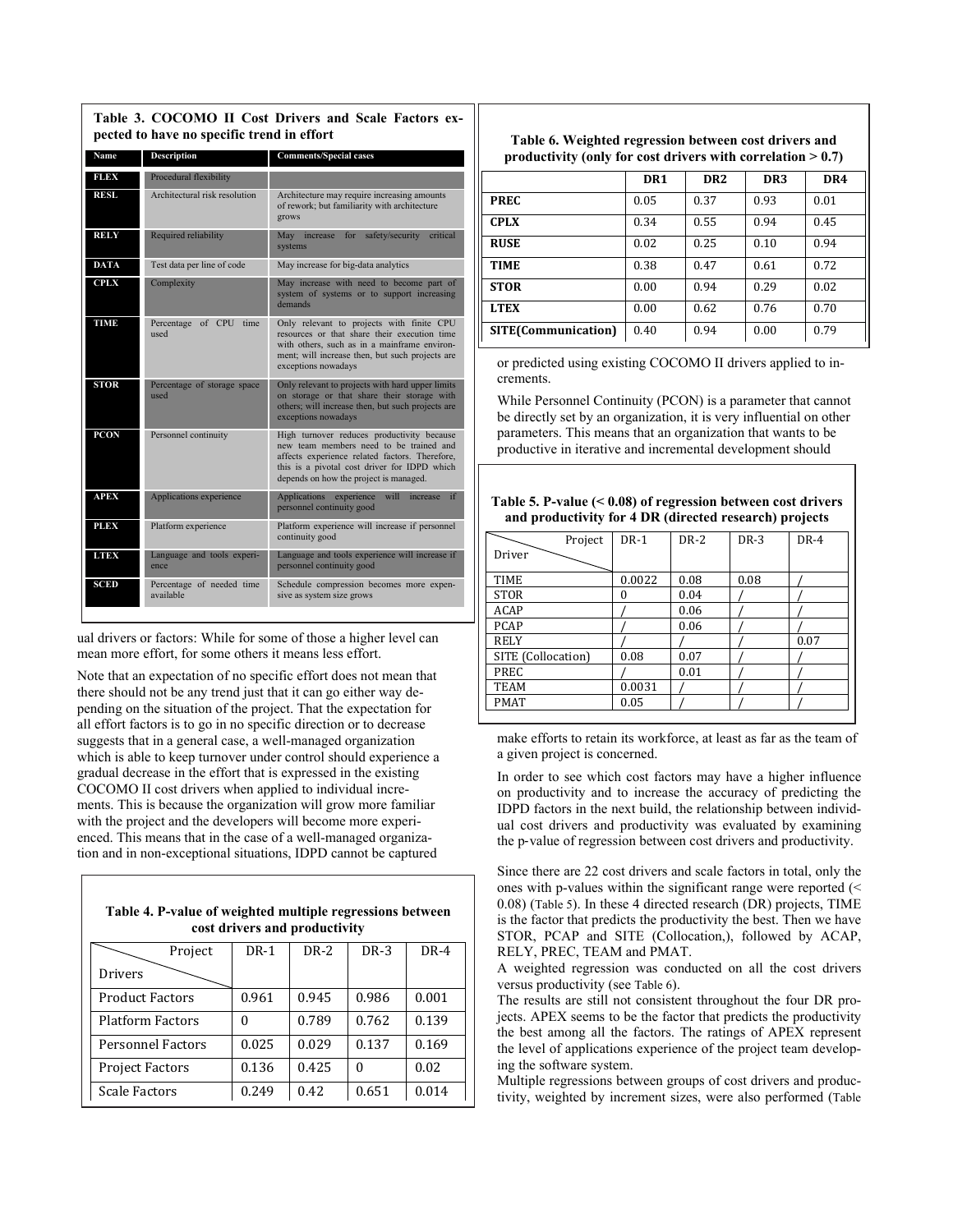4). In order to find better predictions for productivity, the added lines of codes were used as the weight of the regression. The results show that personnel factors and project factors seem to be the best factors to predict productivity within the 4 projects.

### **4.2 How IDPD influences parameters**

In a project whose increment schedules have been planned beforehand, the size of IDPD will influence the SCED driver in subsequent increments in cases where one increment takes longer than expected. This can cause a chain reaction of schedule compressions if adjustments to the schedule aren't made.

In situations where team members are judged by their productivity, a loss in productivity can cause an increase in personnel fluctuation (captured by PCON), which will weigh negatively on other cost drivers as pointed out further above.

### **4.3 New Cost Estimation Parameters**

Some of the main differences between monolithic and incremental projects are: 1) The existence of previous increments that need to be maintained, 2) The passing of time between releases, 3) That a large body of code (when compared to the current increment) needs to be integrated with the current increment, 4) that the previous increments may have a number of known defects, 5) that those increments may be more or less complex, and 6) that later increments may depend on previous ones to a lower or higher degree.

The first of these is trivially true from the second increment on with regard to the existence of previous ones. It has been established that previous increments need to be maintained [7] [4].

The remaining attributes of individual increments do not correspond with COCOMO II cost drivers. Since they are all measurable, albeit to different degrees, they hold interest as potential cost drivers.

#### *4.3.1 Time between increments*

The time passing between two increments causes the following phenomena [4]:

- Quality/usefulness of the software will slowly decrease all the way to zero because a system at rest will not keep pace with technological advances.
- Knowledge of the existing increments diminishes by personnel fluctuation or details being forgotten in the organization.
- New "must have" features need to be added to existing increments due to customer or market requests.
- Rework may need to be done due to changing paradigms (e.g. desktop to mobile).

Since all of these factors are exasperated the more time passes, more time between increments should cause the IDPD between them to increase. Increment productivity in terms of new SLOC over effort from several open-source projects has been found to be aligned with the time difference to the previous increment in a statistically significant way.

#### *4.3.2 Defect number and complexity in increments*  Defects of the previous increments will need to be fixed in those increments or compensated for in newer ones.

While defect complexity may not be easy to measure, it should be possible to at least categorize them into three categories:

1. Easy (e.g. typo or likely off-by-one)

- 2. Intermediate (requires fixing some complex interactions, but root cause is known)
- 3. Difficult (e.g. unknown root causes make system display occasional off-nominal behavior)

### *4.3.3 Comparative size of current increment*

Most projects that data has been collected on have shown a decline in productivity between the first and last increment. The body of code will generally rise over the course of an incremental project. It is therefore of interest to relate the amount of existing code to the productivity of a new increment. Intuition would say that the more code is pre-existing, the more work will have to be done on maintenance and integration. In addition to that, a growing body of code will either become increasingly complex, which causes the effort to master it to grow [4] or work to become necessary to reduce the complexity [4]. Increment productivity in terms of new SLOC over effort from several opensource projects has been found to be aligned with the size of the previous increment in a statistically significant way (Table 7).

## *4.3.4 Coherence of the project*

An influence on the complexity of increments is to what extent these increments need to make calls to functions of other increments. The measures here could lie in the number of calls to other increments, the complexity of these calls, the amount of required data flow over time between increments and the complexity of the increments that are being called (cyclomatic complexity and other measures).

### *4.3.5 Evaluated new Cost Drivers*

Four potential parameters that would extend COCOMO II for increments have been evaluated. These were **RCPLX** (Complexity of Increment I+1 relative to complexity of existing software), **IPCON** (Staff turnover from previous increment's staff), **PRELY (** Previous increments' required reliability) and **IRESL** (Architecture and risk resolution (RESL) rating of increment I+1 relative to RESL of 1..I).

Initial data collected by the software industry did not show any good correlation with IDPD.

Ten projects have been evaluated using measures of effort and size. The best ANOVA p-values have been found when relating new lines to productivity.

# **4.4 Threats to Validity**

#### *4.4.1 Internal validity considerations*

The productivity of the first increment of any software project can be atypical due to a number of reasons. Reasons for atypical high productivity in terms of SLOC output include autogenerated code from IDEs (Integrated Development Environments) and that initial code may be based on templates or copied

#### **Table 7. Correlation of Code Size Metrics to Increments**

| Project       | First to current |         | Current to last |         | Previous to current |         | Size per increment |         |
|---------------|------------------|---------|-----------------|---------|---------------------|---------|--------------------|---------|
|               | Correlation      | P-value | Correlation     | P-value | Correlation         | P-value | Correlation        | P-value |
| common-daemon | $-0.67$          | 0.0086  | 0.17            | 0.2987  | 0.08                | 0.4024  | $-0.16$            | 0.3008  |
| tomcat 6.0    | $-0.465$         | 0.0245  | 0.4663          | 0.0245  | $-0.2806$           | 0.1302  | $-0.4195$          | 0.0326  |
| php-5.4       | 0.1028           | 0.3726  | 0.0384          | 0.4484  | 0.107               | 0.3603  | $-0.0068$          | 0.4859  |
| sendmail 8.14 | 0.5548           | 0.1684  | 0.5614          | 0.1631  | $-0.1356$           | 0.4112  | 0.5181             | 0.1158  |
| $php-5.3$     | $-0.6464$        | 0.0003  | 0.698           | 0.0001  | $-0.1264$           | 0.2724  | $-0.7045$          | 0.0001  |
| esf-kernel    | $-0.5906$        | 0.0015  | 0.5905          | 0.0015  | 0.1345              | 0.2772  | $-0.6184$          | 0.0005  |
| cmirror 0.1   | $-0.3215$        | 0.1225  | 0.2063          | 0.2263  | 0.3132              | 0.1304  | $-0.2302$          | 0.1873  |
| cmirror 2.6.9 | $-0.0395$        | 0.4111  | 0.0073          | 0.4776  | 0.2264              | 0.0953  | $-0.0405$          | 0.4084  |
| cluster 3.1   | 0.3863           | 0.2223  | $-0.7339$       | 0.0498  | $-0.8014$           | 0.028   | 0.7578             | 0.0143  |